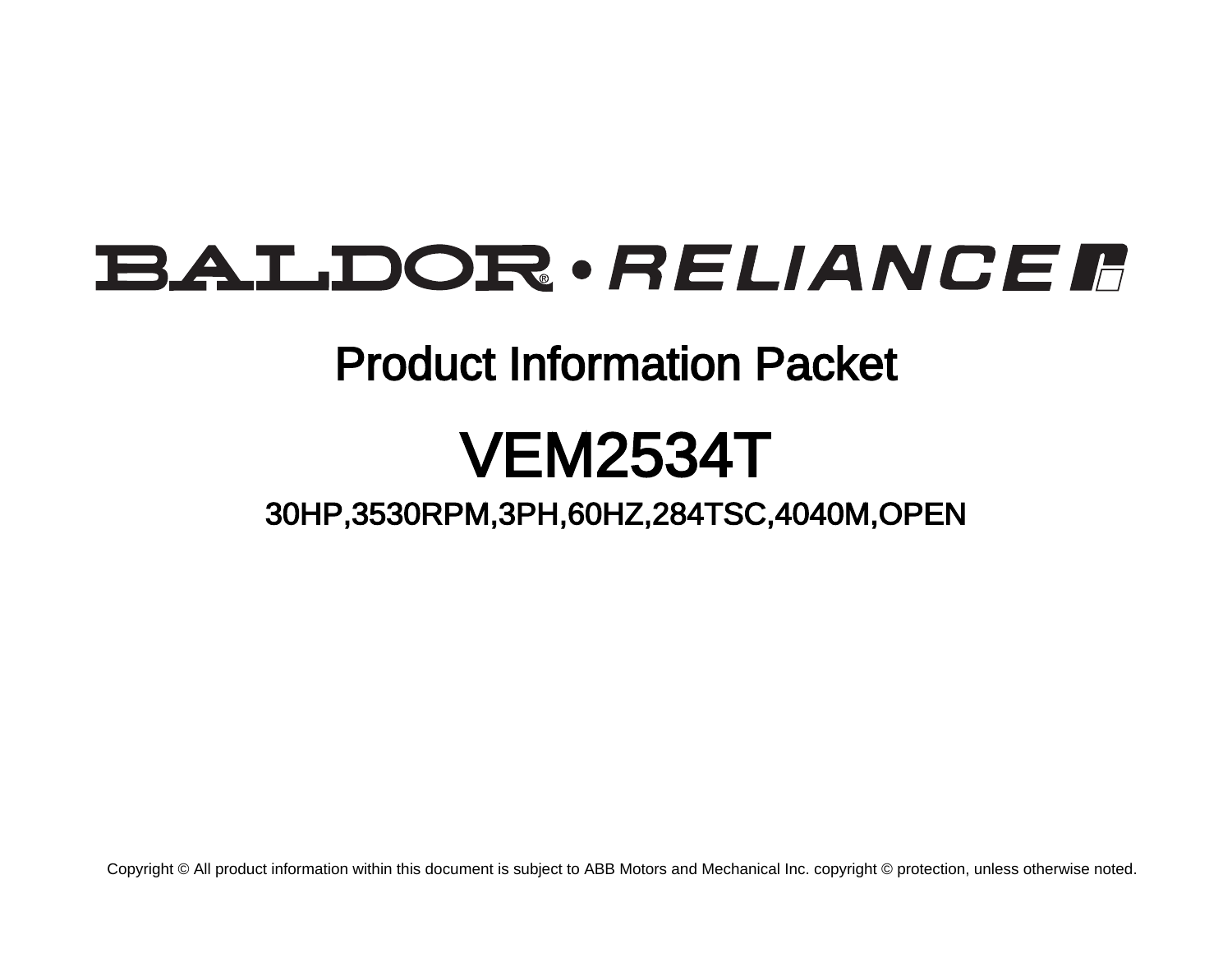#### BALDOR · RELIANCE F Product Information Packet: VEM2534T - 30HP,3530RPM,3PH,60HZ,284TSC,4040M,OPEN

| <b>Part Detail</b> |        |             |            |             |        |                      |            |  |  |
|--------------------|--------|-------------|------------|-------------|--------|----------------------|------------|--|--|
| Revision:          | K      | Status:     | PRD/A      | Change #:   |        | Proprietary:         | No         |  |  |
| Type:              | AC     | Elec. Spec: | 40WGX193   | CD Diagram: | CD0180 | Mfg Plant:           |            |  |  |
| Mech. Spec:        | 40E101 | Layout:     | 40LYE101   | Poles:      | 02     | <b>Created Date:</b> | 05-01-2015 |  |  |
| Base:              | N      | Eff. Date:  | 10-31-2019 | Leads:      | 9#8    |                      |            |  |  |

| <b>Specs</b>                           |                         |                                  |                              |
|----------------------------------------|-------------------------|----------------------------------|------------------------------|
| <b>Catalog Number:</b>                 | <b>VEM2534T</b>         | Heater Indicator:                | No Heater                    |
| Enclosure:                             | <b>OPEN</b>             | <b>Insulation Class:</b>         | F                            |
| Frame:                                 | 284TSC                  | <b>Inverter Code:</b>            | <b>Inverter Ready</b>        |
| <b>Frame Material:</b>                 | Steel                   | <b>KVA Code:</b>                 | H                            |
| Motor Letter Type:                     | Three Phase             | <b>Lifting Lugs:</b>             | <b>Standard Lifting Lugs</b> |
| Output @ Frequency:                    | 30.000 HP @ 60 HZ       | <b>Locked Bearing Indicator:</b> | Locked Bearing               |
| Synchronous Speed @ Frequency:         | 3600 RPM @ 60 HZ        | Motor Lead Quantity/Wire Size:   | 9 @ 8 AWG                    |
| Voltage @ Frequency:                   | 460.0 V @ 60 HZ         | <b>Motor Lead Exit:</b>          | Ko Box                       |
|                                        | 230.0 V @ 60 HZ         | <b>Motor Lead Termination:</b>   | <b>Flying Leads</b>          |
|                                        | 208.0 V @ 60 HZ         | Motor Type:                      | 4040M                        |
| <b>Agency Approvals:</b>               | UR                      | <b>Mounting Arrangement:</b>     | F <sub>1</sub>               |
|                                        | <b>CSA EEV</b>          | <b>Power Factor:</b>             | 87                           |
|                                        | <b>CSA</b>              | <b>Product Family:</b>           | <b>General Purpose</b>       |
| <b>Auxillary Box:</b>                  | No Auxillary Box        | <b>Pulley End Bearing Type:</b>  | Ball                         |
| <b>Auxillary Box Lead Termination:</b> | None                    | <b>Pulley Face Code:</b>         | C-Face                       |
| <b>Base Indicator:</b>                 | No Mounting             | <b>Pulley Shaft Indicator:</b>   | Standard                     |
| <b>Bearing Grease Type:</b>            | Polyrex EM (-20F +300F) | <b>Rodent Screen:</b>            | None                         |
| <b>Blower:</b>                         | None                    | <b>Shaft Extension Location:</b> | <b>Pulley End</b>            |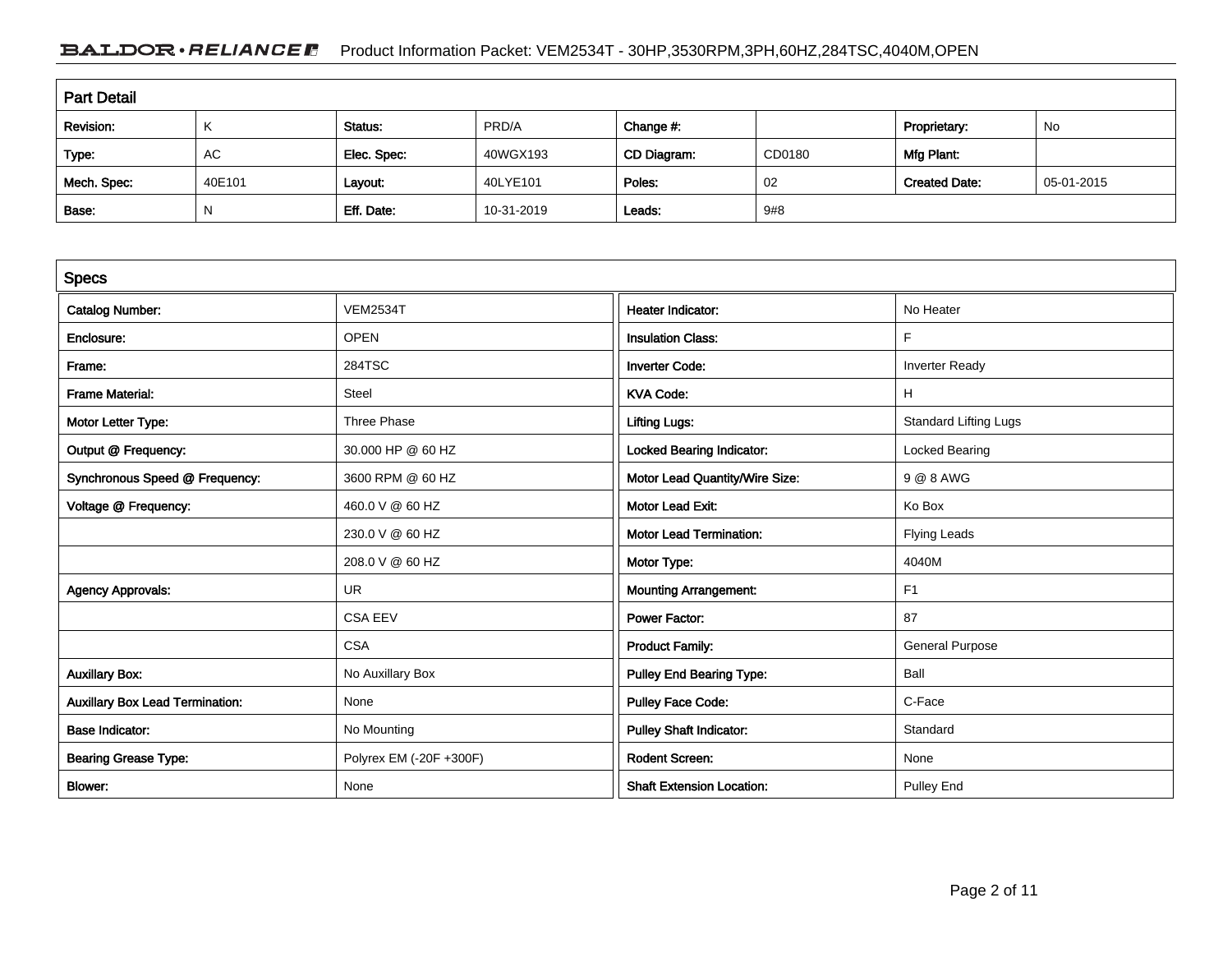| Current @ Voltage:                    | 35.000 A @ 460.0 V         | <b>Shaft Ground Indicator:</b>     | No Shaft Grounding  |
|---------------------------------------|----------------------------|------------------------------------|---------------------|
|                                       | 70,000 A @ 230.0 V         | <b>Shaft Rotation:</b>             | Reversible          |
|                                       | 76,000 A @ 208.0 V         | <b>Shaft Slinger Indicator:</b>    | No Slinger          |
| Design Code:                          | A                          | <b>Speed Code:</b>                 | Single Speed        |
| Drip Cover:                           | <b>Drip Cover</b>          | <b>Motor Standards:</b>            | <b>NEMA</b>         |
| Duty Rating:                          | <b>CONT</b>                | <b>Starting Method:</b>            | Direct on line      |
| <b>Electrically Isolated Bearing:</b> | Not Electrically Isolated  | Thermal Device - Bearing:          | None                |
| <b>Feedback Device:</b>               | NO FEEDBACK                | Thermal Device - Winding:          | None                |
| Front Face Code:                      | <b>Drip Cover Mounting</b> | <b>Vibration Sensor Indicator:</b> | No Vibration Sensor |
| Front Shaft Indicator:                | None                       | <b>Winding Thermal 1:</b>          | None                |
|                                       |                            | <b>Winding Thermal 2:</b>          | None                |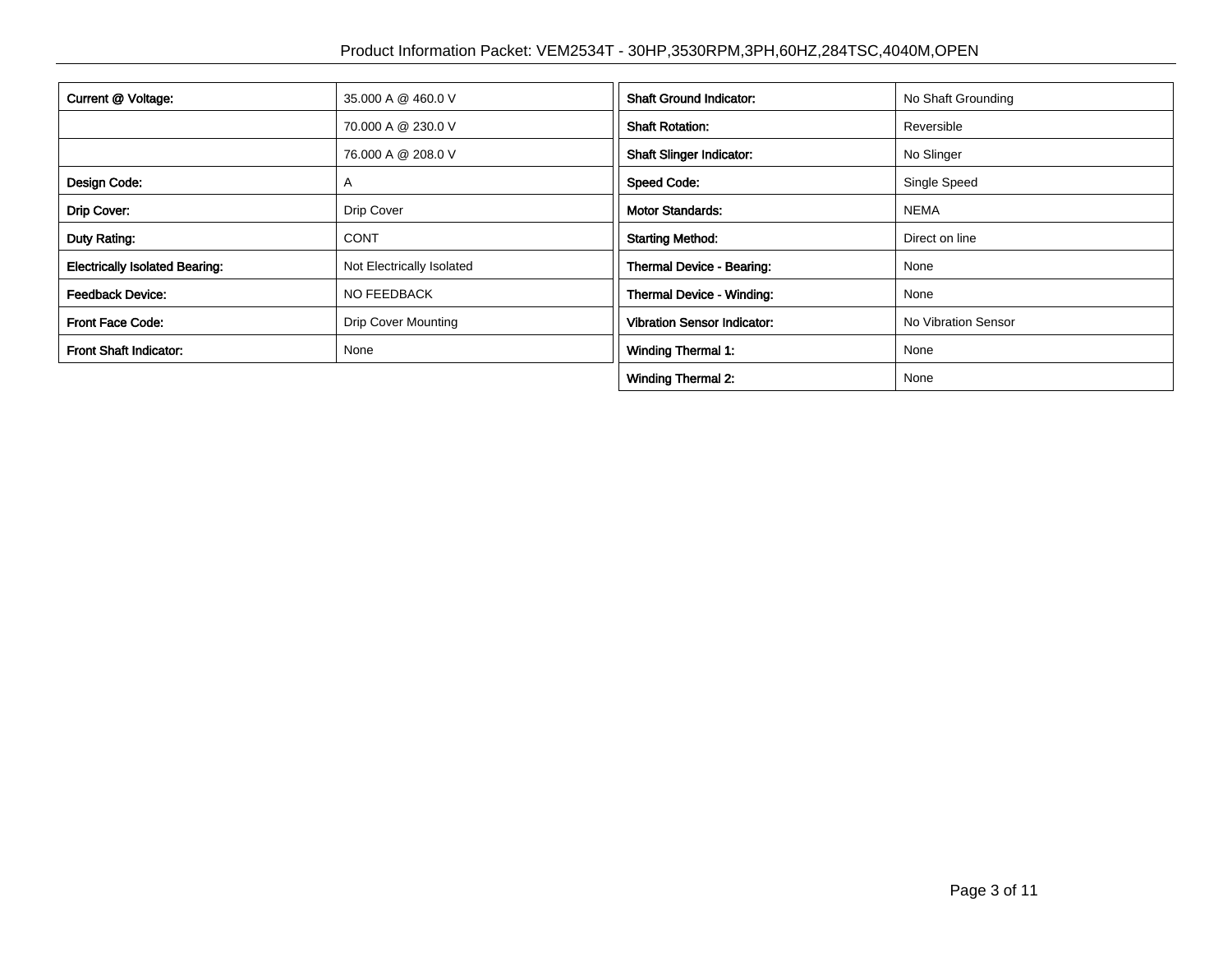#### BALDOR · RELIANCE F Product Information Packet: VEM2534T - 30HP,3530RPM,3PH,60HZ,284TSC,4040M,OPEN

| Nameplate NP3554LUA |                                            |                    |                |                    |                                |                           |                  |
|---------------------|--------------------------------------------|--------------------|----------------|--------------------|--------------------------------|---------------------------|------------------|
|                     | <b>CAT.NO. VEM2534T</b>                    |                    |                | P/N                |                                |                           | <b>ENCL</b> OPEN |
|                     | SPEC. 40E101X193G1                         |                    | $CC$ 010A      |                    | FRAME 284TSC                   | SER.NO.                   |                  |
| HP 30               |                                            |                    | <b>CLASS</b> F |                    | $HZ$ 60                        |                           |                  |
|                     | <b>RPM</b> 3530                            |                    | PH 3           |                    | <b>DES</b> A                   |                           |                  |
|                     | VOLTS 208-230/460                          |                    |                | CODE <sup>IH</sup> |                                | <b>ODE BRG 6309</b>       | DE BRG 6312      |
|                     | <b>AMPS</b> 76-70/35                       |                    |                | USABLE AT 208V     |                                |                           |                  |
|                     | RATING 40C AMB-CONT                        |                    |                | NEMA-NOM-EFF 91.7  |                                | <b>GREASE POLYREX EM</b>  |                  |
| PF 87               |                                            | <b>SER.F.</b> 1.15 |                |                    |                                | CT30-60(2:1) VT3-60(20:1) |                  |
|                     | <b>USABLE AT 50HZ 30HP 190/380V 84/42A</b> |                    |                | SF 1.0             |                                |                           |                  |
| <b>HTR-VOLTS</b>    | <b>HTR-AMPS</b>                            |                    |                |                    | <b>MAX. SPACE HEATER TEMP.</b> |                           |                  |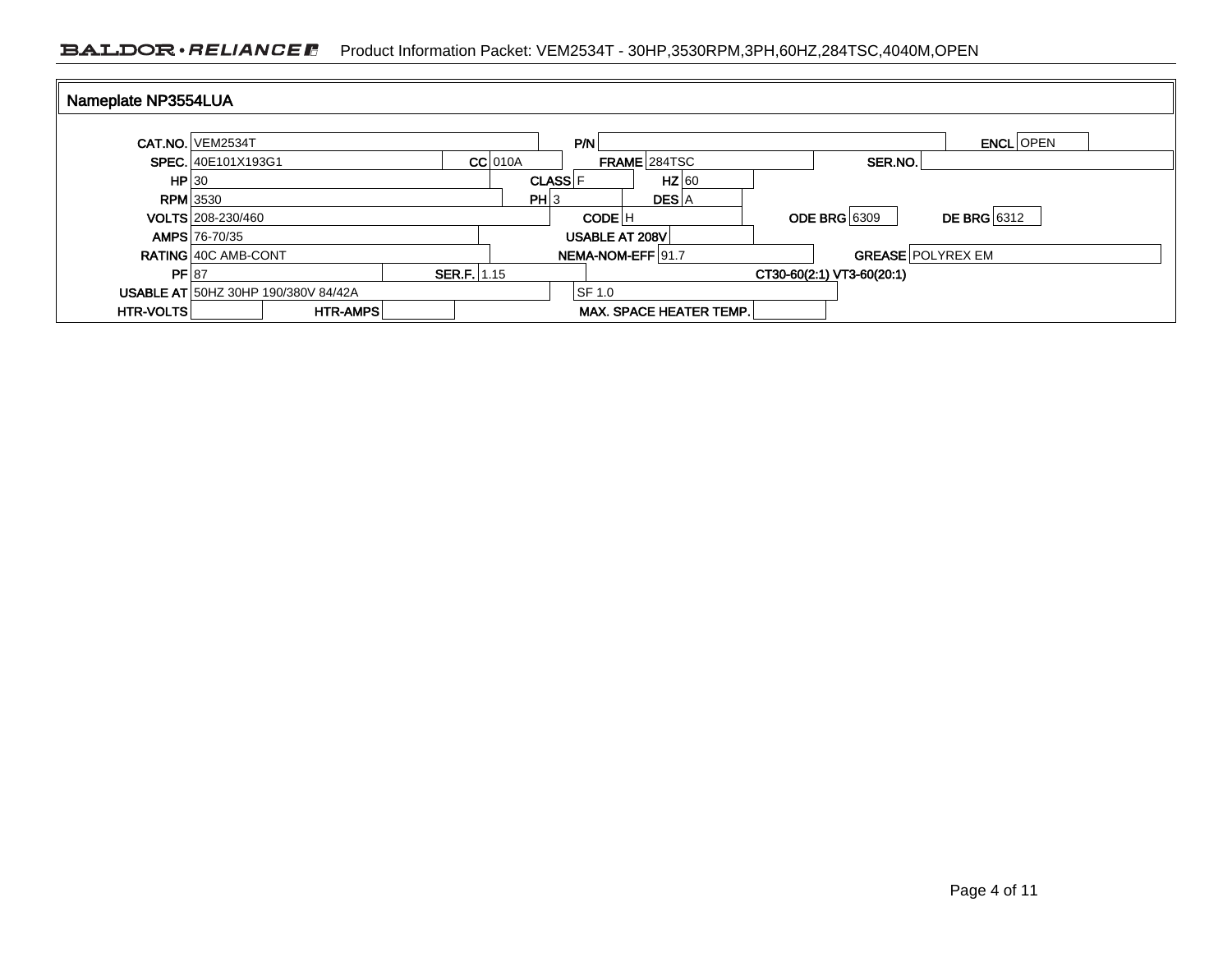| <b>Parts List</b> |                                           |          |
|-------------------|-------------------------------------------|----------|
| Part Number       | Description                               | Quantity |
| SA300120          | SA 40E101X193G1                           | 1.000 EA |
| RA287166          | RA 40E101X193G1                           | 1.000 EA |
| HA6017A01         | <b>CAST ADAPTOR</b>                       | 1.000 EA |
| 19XW3118A12       | .31-18 X .75 HEX WASHER HEAD TAPTITE II   | 2.000 EA |
| HW1001A31         | LOCKWASHER 5/16, ZINC PLT.591 OD, .319 I  | 2.000 EA |
| WD1000B25         | GND LUG, BURNDY L125HP OR T&B L125HP-BB   | 1.000 EA |
| 19XW3118G08       | .31-18X.50, HEX WSHR HD, TAPTITE 2, GREEN | 1.000 EA |
| 10CB3000SP        | KOBX, CAST W/2.00 LEAD HOLE               | 1.000 EA |
| 19XW3118A12       | .31-18 X .75 HEX WASHER HEAD TAPTITE II   | 4.000 EA |
| HW1001A31         | LOCKWASHER 5/16, ZINC PLT.591 OD, .319 I  | 4.000 EA |
| 40EP3200A01       | STD FREP OPEN 309 BRG W/DRIP COVER        | 1.000 EA |
| 40AD2002A01       | LEXAN BAFFLE 40 FR OPEN                   | 1.000 EA |
| HW5100A11         | W3917-042 WVY WSHR (WB)                   | 1.000 EA |
| 10XN3118K40       | 5/16-18 X 2.50" HEX HD, GRADE 5           | 4.000 EA |
| HW1001A31         | LOCKWASHER 5/16, ZINC PLT.591 OD, .319 I  | 4.000 EA |
| 40EP1402A02       | FREP, MACH OPEN 284-6 W/312 BRG           | 1.000 EA |
| HA3154A06         | THRUBOLT STUD 3/8-16 X 19.500             | 4.000 EA |
| HW1001A38         | LOCKWASHER 3/8, ZINC PLT .688 OD, .382 I  | 8.000 EA |
| XY3816A12         | 3/8-16 FINISHED NUT                       | 8.000 EA |
| 40FH2500A01       | SP'L DRIP COVER MODEL 40- OPEN            | 1.000 EA |
| 10XN2520K12       | 1/4-20 X.75 GRD 5                         | 2.000 EA |
| HW1001A25         | LOCKWASHER 1/4, ZINC PLT .493 OD, .255 I  | 2.000 EA |
| 10CB3500SP        | CONDUIT BOX LID, CAST                     | 1.000 EA |
| 51XW2520A12       | .25-20 X .75, TAPTITE II, HEX WSHR SLTD   | 4.000 EA |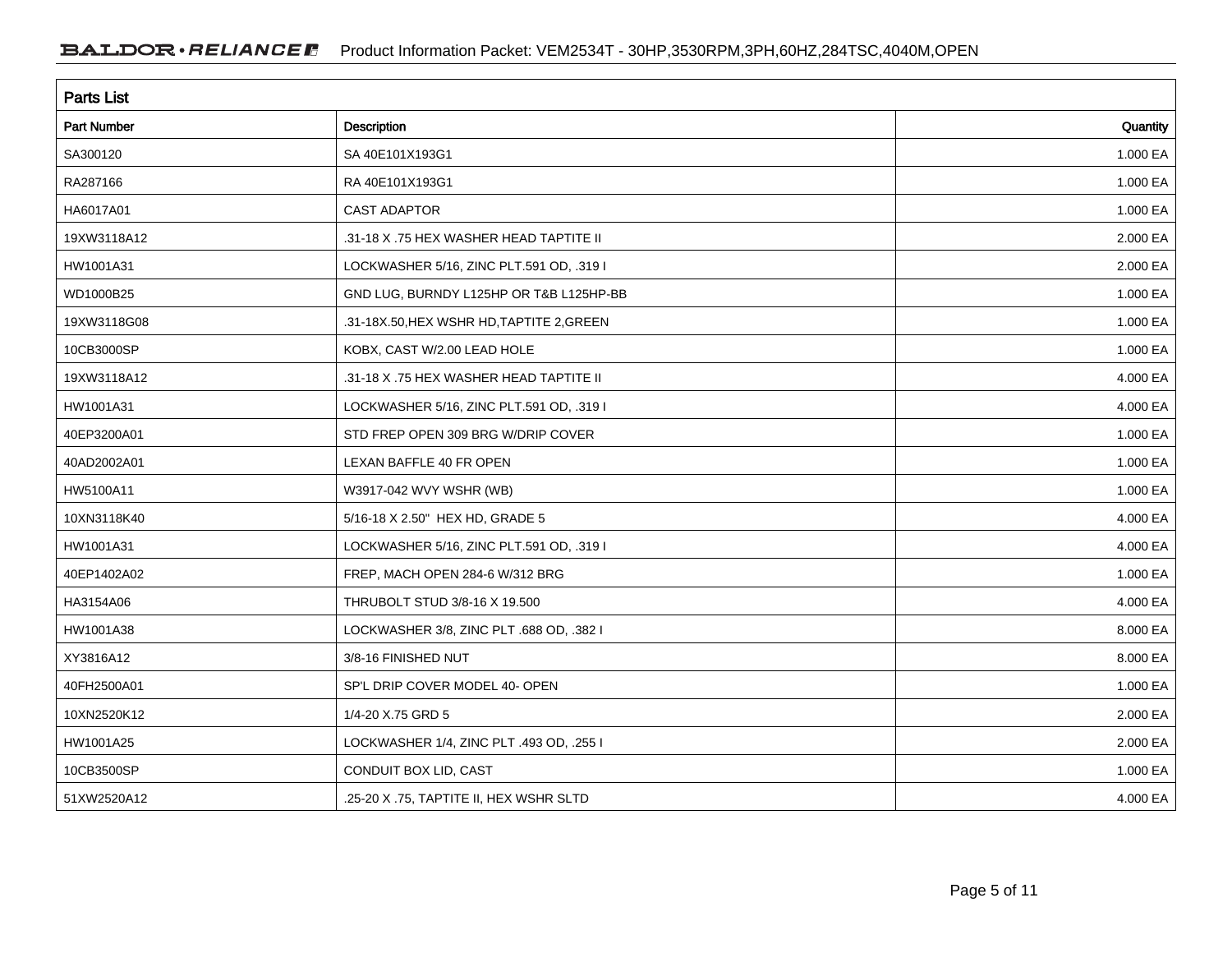| <b>Parts List (continued)</b> |                                          |          |  |  |  |  |
|-------------------------------|------------------------------------------|----------|--|--|--|--|
| <b>Part Number</b>            | <b>Description</b>                       | Quantity |  |  |  |  |
| HW2501G17                     | KEY, 3/8 SQ X 1.875                      | 1.000 EA |  |  |  |  |
| LB1115N                       | LABEL, LIFTING DEVICE (ON ROLLS)         | 1.000 EA |  |  |  |  |
| HW4500A03                     | GREASE FITTING, .125 NPT 1610(ALEMITE) 8 | 1.000 EA |  |  |  |  |
| HA4051A00                     | PLASTIC CAP FOR GREASE FITTING           | 1.000 EA |  |  |  |  |
| HW4500A20                     | 1/8NPT SL PIPE PLUG                      | 1.000 EA |  |  |  |  |
| MJ1000A02                     | GREASE, POLYREX EM EXXON                 | 0.050 LB |  |  |  |  |
| HW4500A03                     | GREASE FITTING, .125 NPT 1610(ALEMITE) 8 | 1.000 EA |  |  |  |  |
| HA4051A00                     | PLASTIC CAP FOR GREASE FITTING           | 1.000 EA |  |  |  |  |
| HW4500A20                     | 1/8NPT SL PIPE PLUG                      | 1.000 EA |  |  |  |  |
| MG1000Y03                     | MUNSELL 2.53Y 6.70/ 4.60, GLOSS 20,      | 0.070 GA |  |  |  |  |
| 85XU0407S04                   | 4X1/4 U DRIVE PIN STAINLESS              | 4.000 EA |  |  |  |  |
| LB1119N                       | <b>WARNING LABEL</b>                     | 1.000 EA |  |  |  |  |
| LC0181                        | <b>CONNECTION LABEL</b>                  | 1.000 EA |  |  |  |  |
| NP3554LUA                     | SS SUPER-E VPWM INV READY UL CSA-EEV PRE | 1.000 EA |  |  |  |  |
| 40PA1026                      | PACKAGING GROUP (VERT OF 40PA1000)       | 1.000 EA |  |  |  |  |
| MN416A01                      | TAG-INSTAL-MAINT no wire (2100/bx) 4/22  | 1.000 EA |  |  |  |  |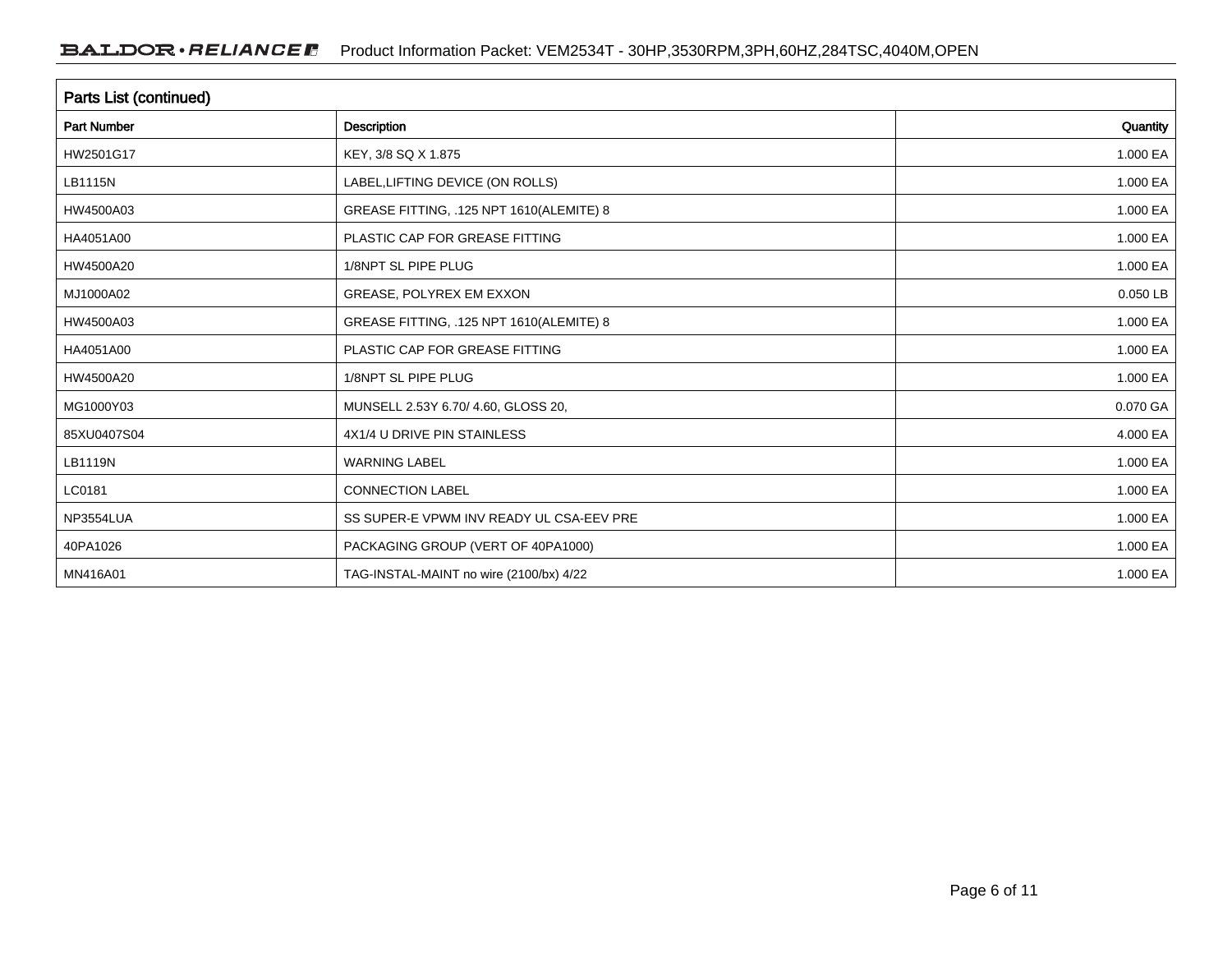#### **AC Induction Motor Performance Data**

Record # 33084Typical performance - not guaranteed values

| <b>Winding: 40WGX193-R001</b><br><b>Type: 4040M</b> |                   | <b>Enclosure: OPSB</b> |                                                 |                  |
|-----------------------------------------------------|-------------------|------------------------|-------------------------------------------------|------------------|
| <b>Nameplate Data</b>                               |                   |                        | 460 V, 60 Hz:<br><b>High Voltage Connection</b> |                  |
| <b>Rated Output (HP)</b>                            |                   | 30                     | <b>Full Load Torque</b>                         | 44.7 LB-FT       |
| <b>Volts</b>                                        |                   | 208-230/460            | <b>Start Configuration</b>                      | direct on line   |
| <b>Full Load Amps</b>                               |                   | 76-70/35               | <b>Breakdown Torque</b>                         | 175 LB-FT        |
| <b>R.P.M.</b>                                       |                   | 3530                   | <b>Pull-up Torque</b>                           | 59.3 LB-FT       |
| Hz                                                  | 60 Phase          | 3                      | <b>Locked-rotor Torque</b>                      | 78.3 LB-FT       |
| <b>NEMA Design Code</b>                             | A KVA Code        | н                      | <b>Starting Current</b>                         | 240 A            |
| <b>Service Factor (S.F.)</b>                        |                   | 1.15                   | <b>No-load Current</b>                          | 11.2A            |
| <b>NEMA Nom. Eff.</b>                               | 91.7 Power Factor | 0                      | Line-line Res. @ 25°C                           | $0.21802 \Omega$ |
| <b>Rating - Duty</b>                                |                   | 40C AMB-CONT           | Temp. Rise @ Rated Load                         | $23^{\circ}$ C   |
| S.F. Amps                                           |                   |                        | Temp. Rise @ S.F. Load                          | $28^{\circ}$ C   |
|                                                     |                   |                        | <b>Locked-rotor Power Factor</b>                | 24               |
|                                                     |                   |                        | Rotor inertia                                   | 1.72 LB-FT2      |

#### **Load Characteristics 460 V, 60 Hz, 30 HP**

| % of Rated Load     | 25     | 50     | 75     | 100    | 125    | 150    | S.F. |
|---------------------|--------|--------|--------|--------|--------|--------|------|
| <b>Power Factor</b> | 58     | 77     | 84     | 87     | 88     | 89     | 88   |
| <b>Efficiency</b>   | 89.3   | 92.8   | 93.4   | 93.2   | 92.6   | 91.8   | 92.8 |
| Speed               | 3582.7 | 3568.7 | 3554.6 | 3538.7 | 3522.3 | 3504.1 | 3529 |
| Line amperes        | 14.4   | 20.3   | 27.2   | 35.1   | 43.4   | 52.1   | 40.1 |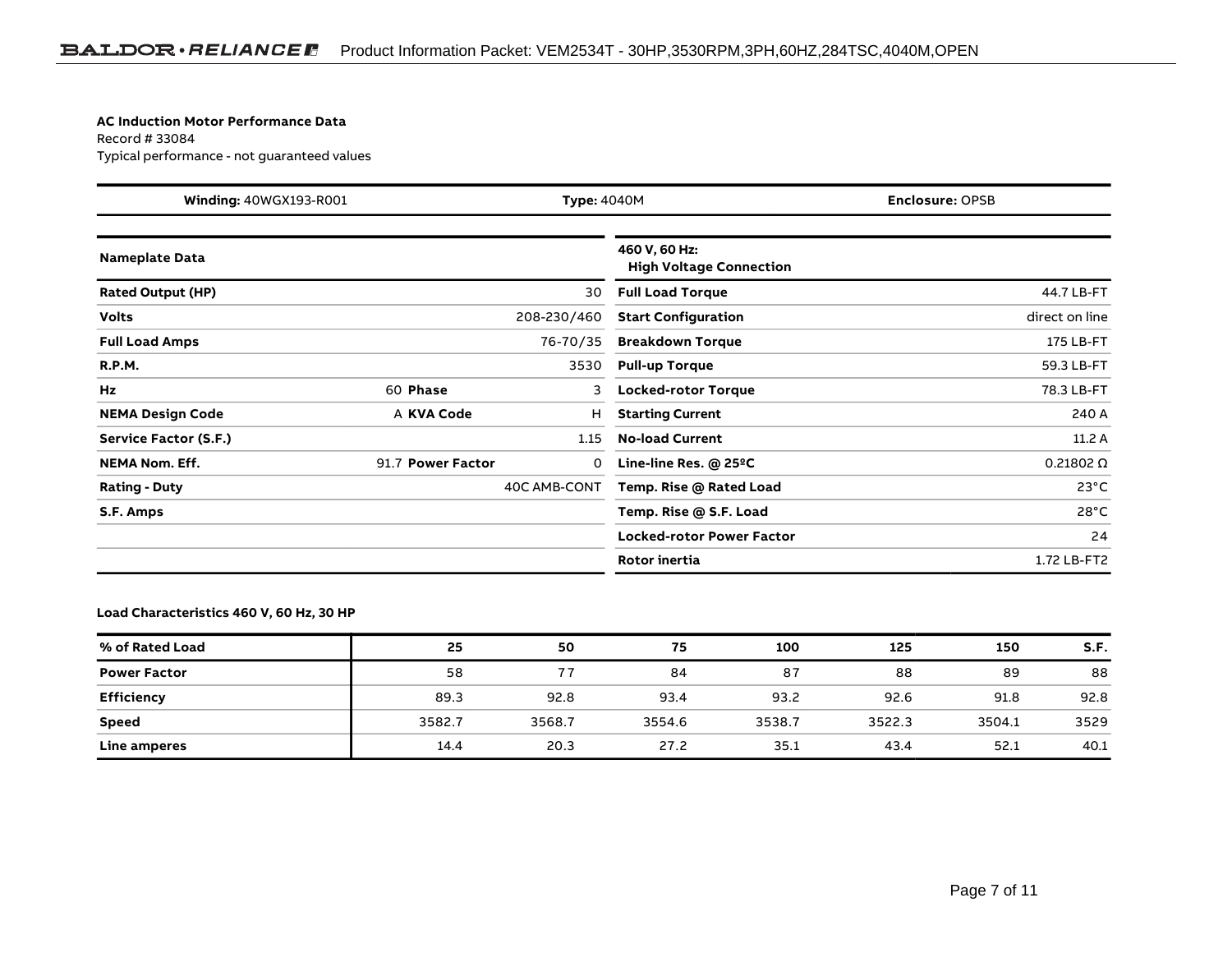

Performance Graph at 460V, 60Hz, 30.0HP Typical performance - Not guaranteed values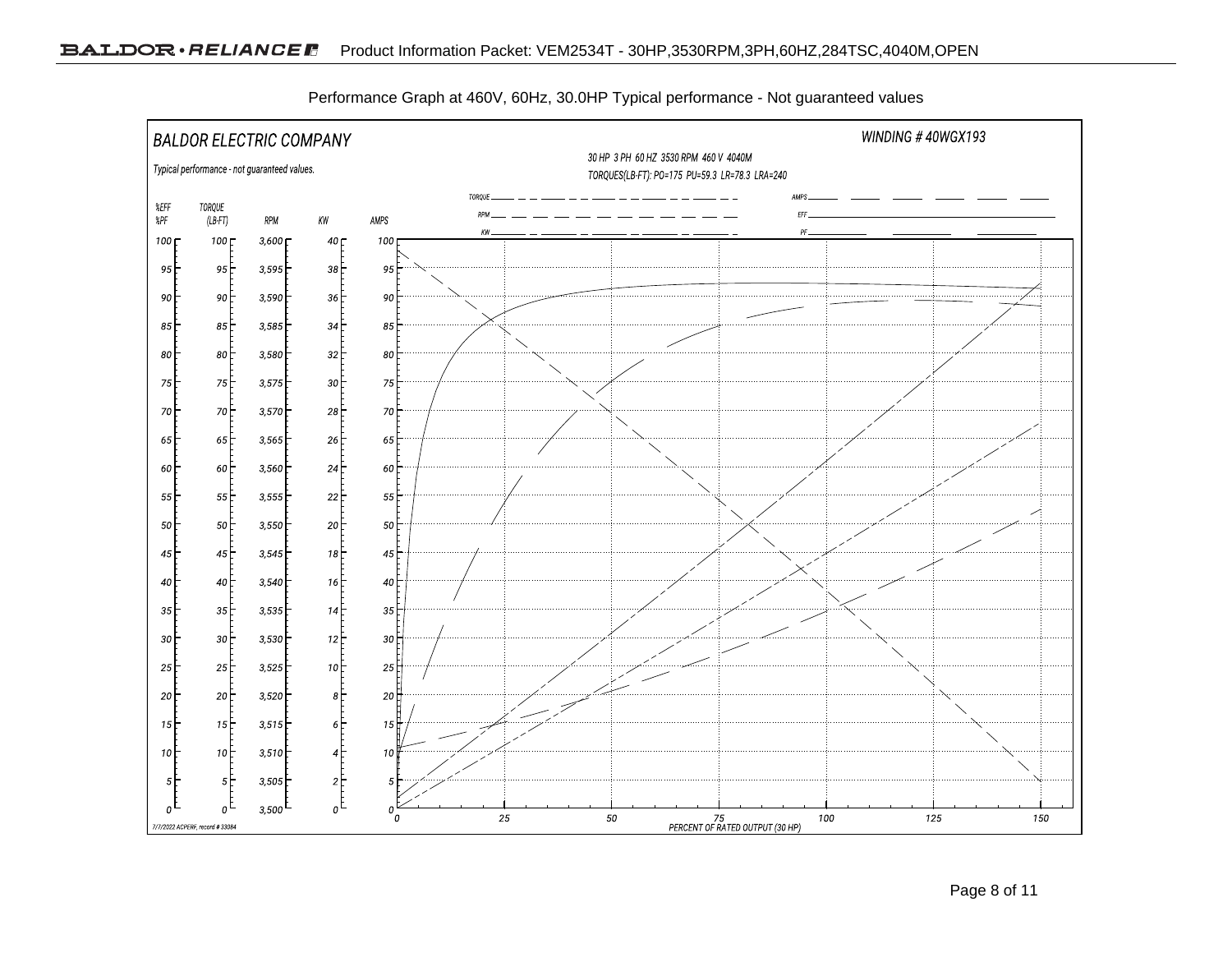#### BALDOR · RELIANCE <sup>P</sup> Product Information Packet: VEM2534T - 30HP,3530RPM,3PH,60HZ,284TSC,4040M,OPEN



Page 9 of 11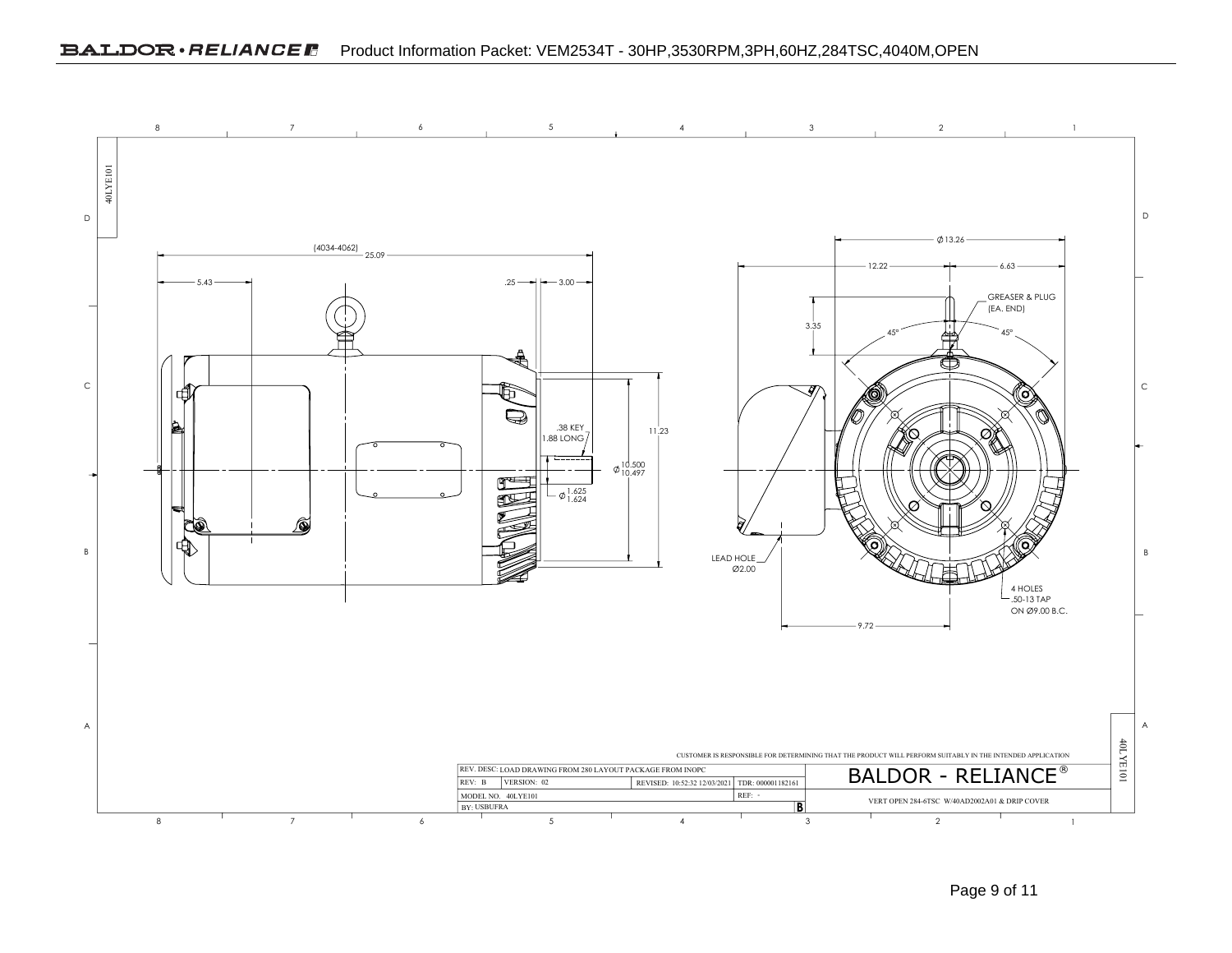